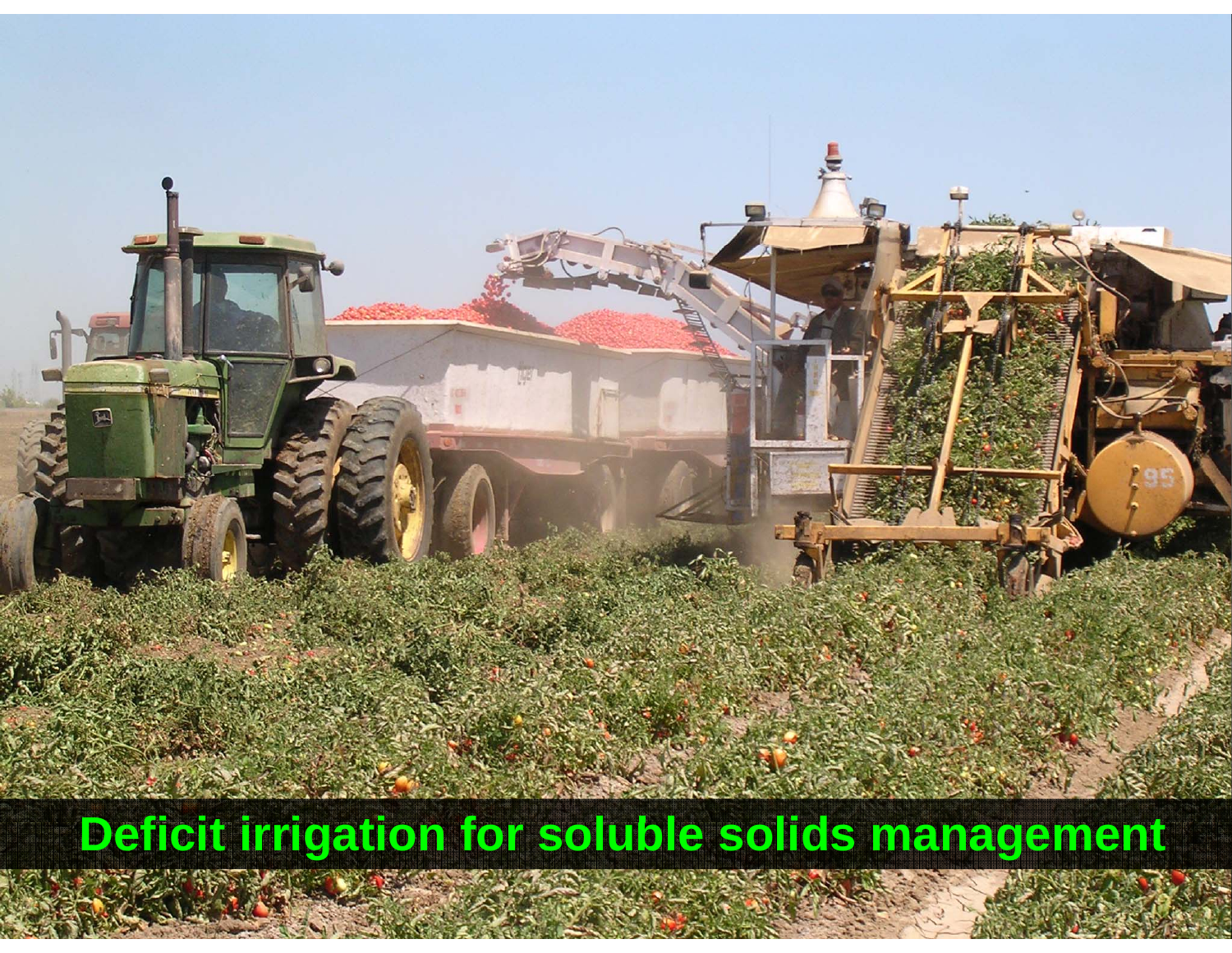

## **How do tomato fruit respond to irrigation ?**

¾ **Water content of green fruit changes with plant water status, so irrigation management affects sol ble solids concentration affects uble concentration of green fruit**

 $\triangleright$  Water content of red fruit is not affected by subsequent changes in **plant water status, so irrigation management has no effect on soluble solids concentration of ripe fruit**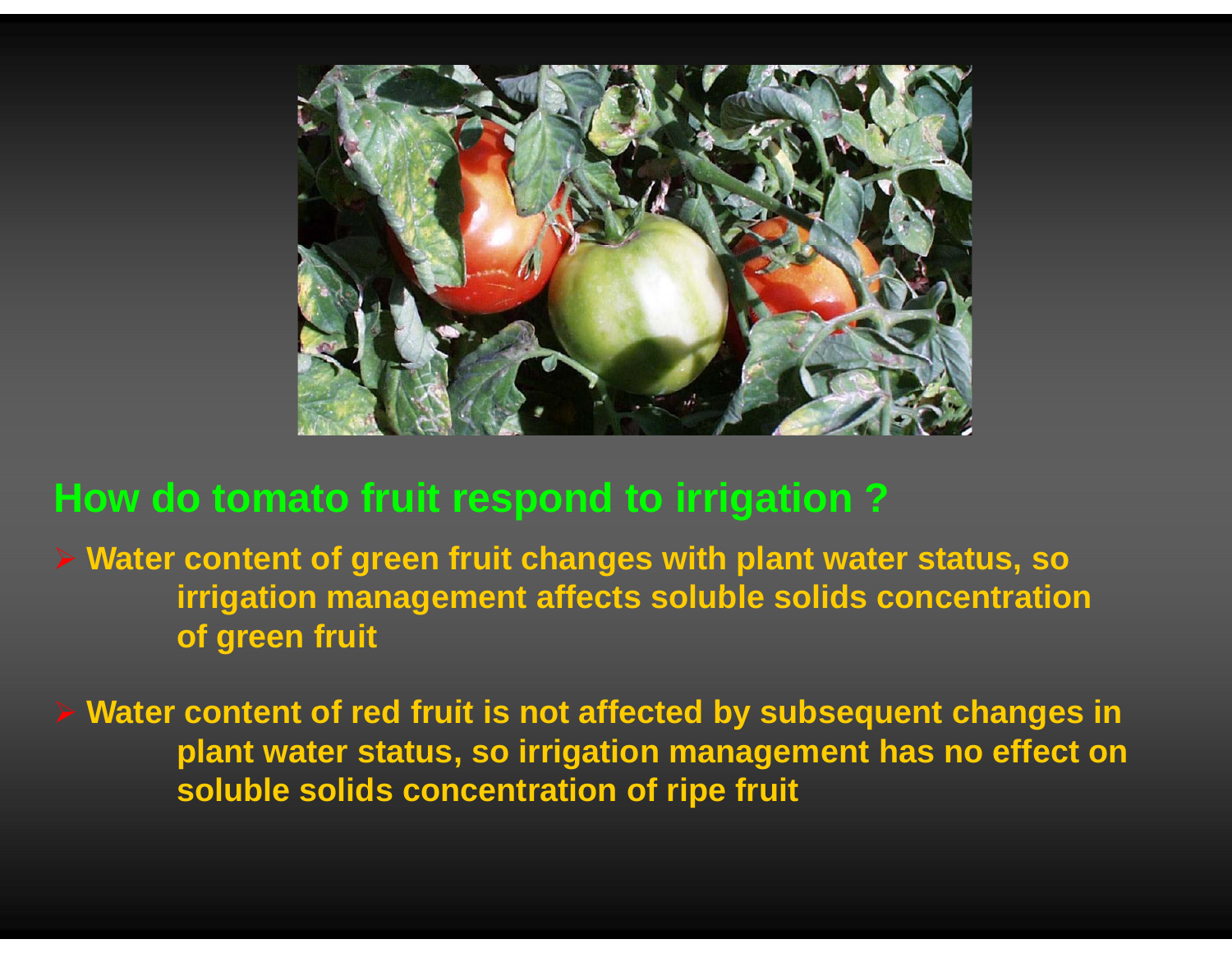### As plants mature, transpiration is reduced :

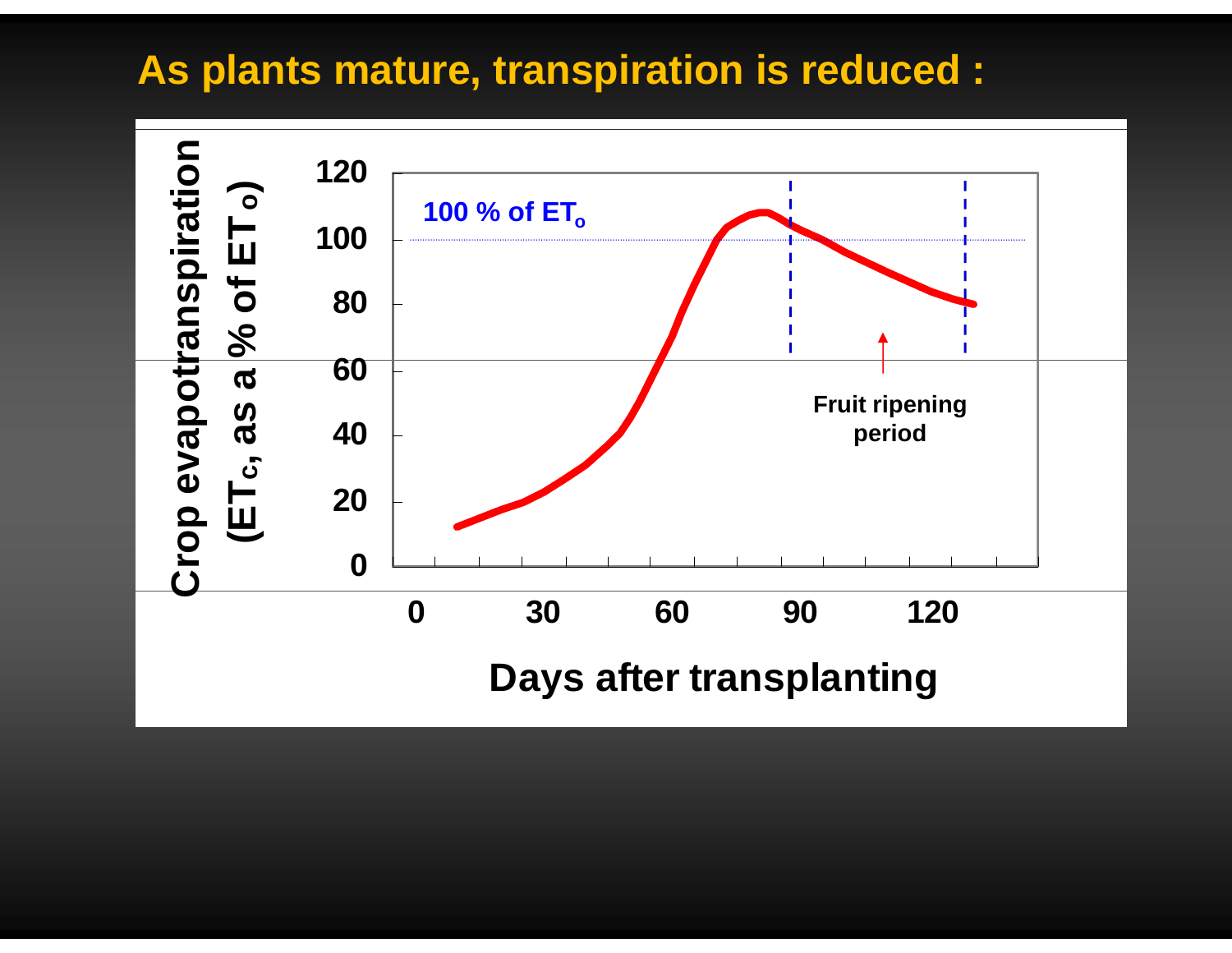#### To increase solids, reduce irrigation during fruit ripening :



**General guideline:**  $\triangleright$  apply 30 – 70% of ET<sub>o</sub> starting at early fruit ripening - use greater reduction with high water holding soil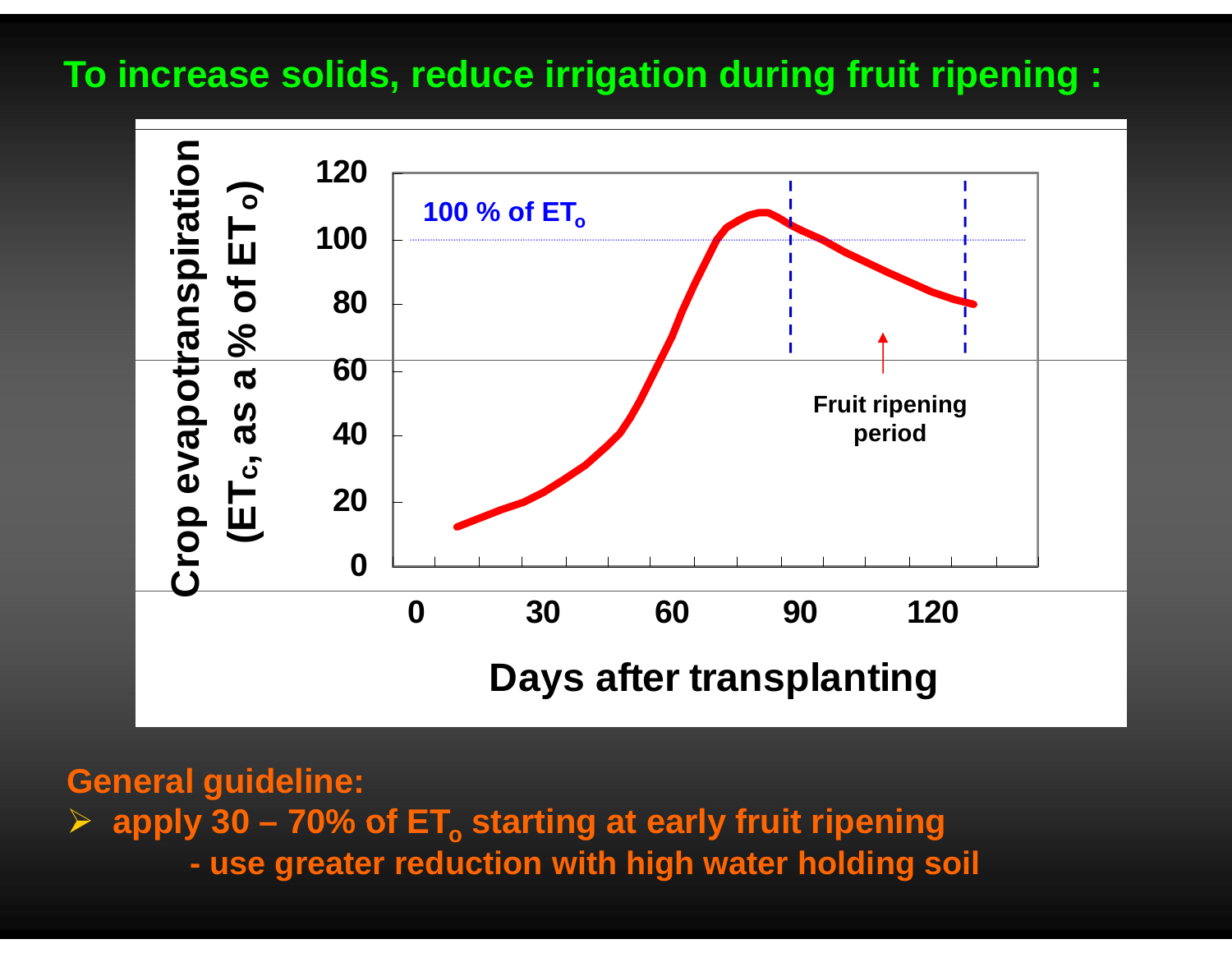#### To increase solids, reduce irrigation during fruit ripening :



Why not just use an irrigation cutoff?

 $\triangleright$  A higher percentage of fruit will be red before an effective level of stress is reached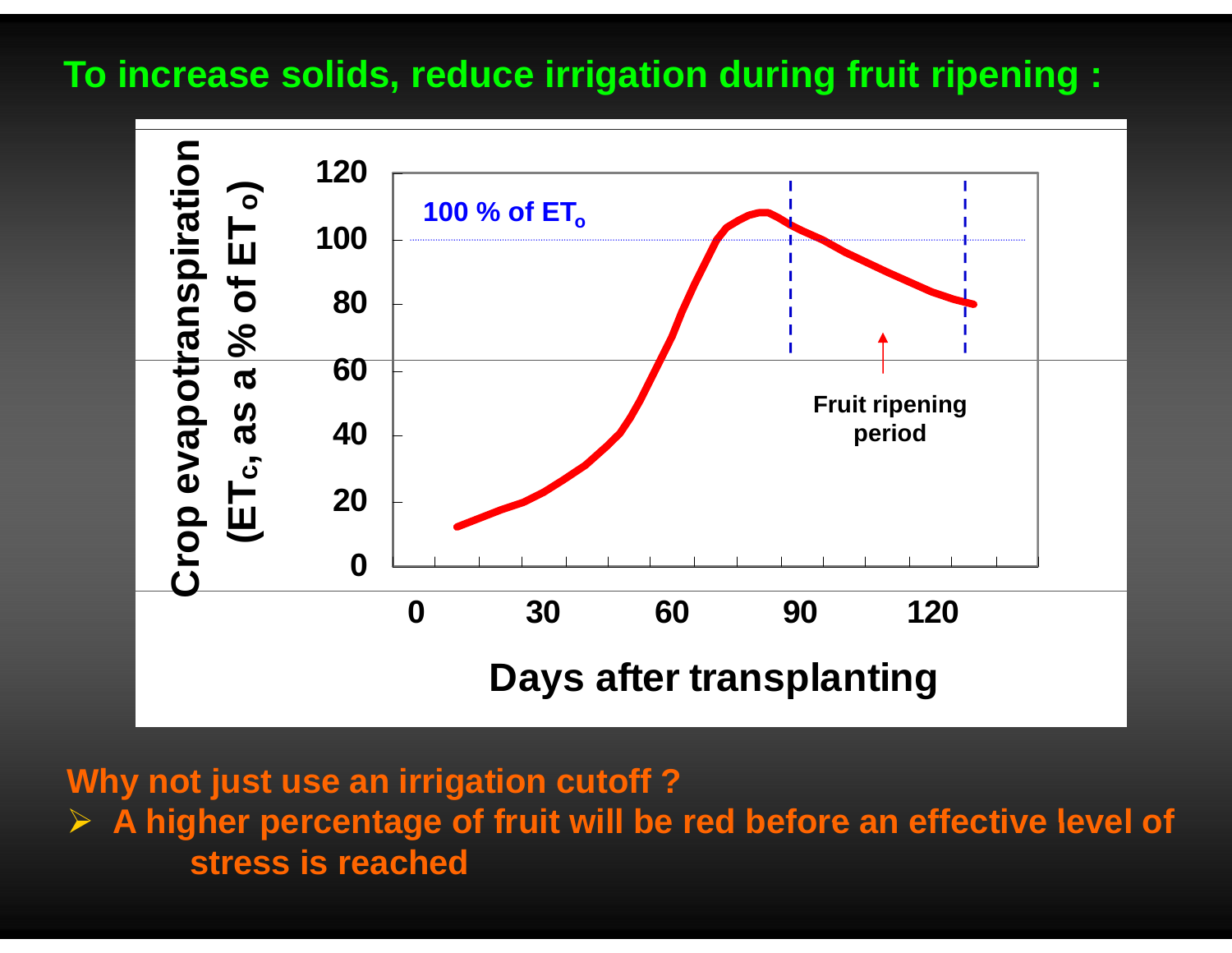## **How can y y gy g ou tell if your deficit strategy is working ?**

#### **Monitor soil moisture**

 **significant brix increase unlikely until the top two feet until of soil reaches > 30 centibars**



**It may take a week or more of deficit irrigation to reach that level of stress**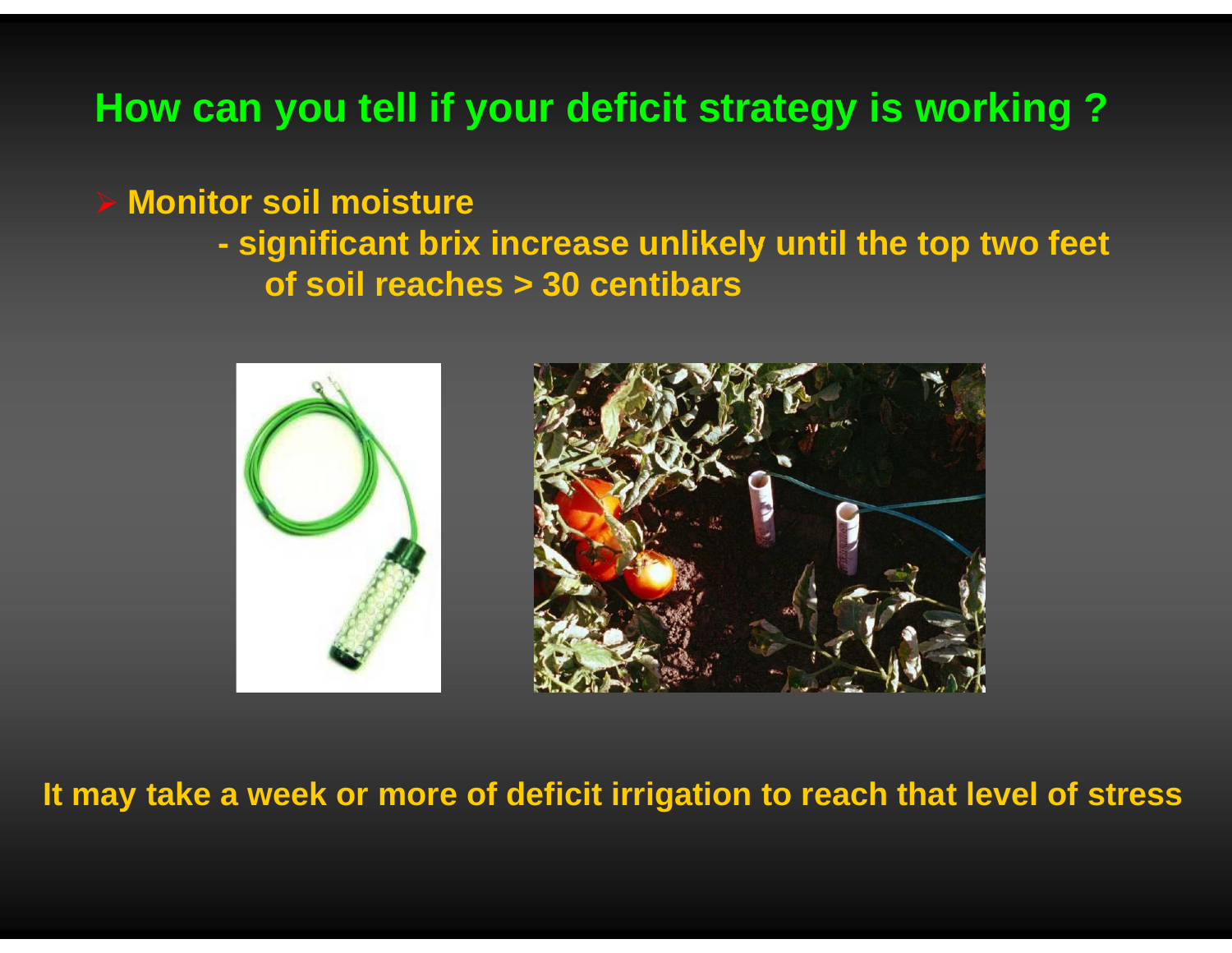# **How much can you increase brix by deficit irrigation ?**

#### **2003-04 commercial field trials :**



Deficit irrigation during fruit ripening can increase overall soluble solids **concentration by 0.3 - 0.5 obrix**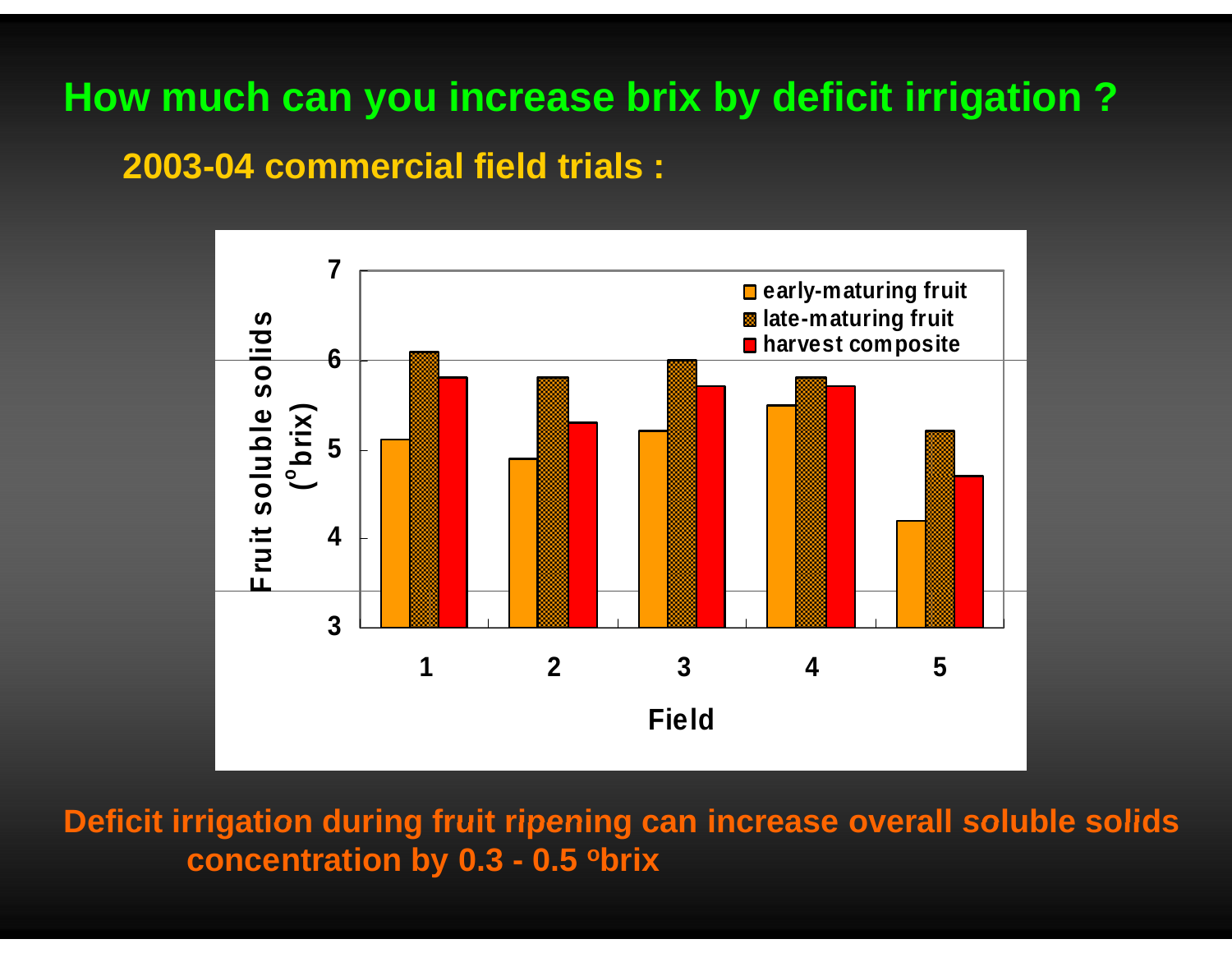# **Will late-season deficit irrigation hurt yield ? Can deficit irrigation be profitable for a grower?**

9 **Fresh fruit yield will be reduced**

9 **If done correctly brix yield (tons of solids) will** *not* **be reduced**

**Example:**

**Yield with full irrigation = 50 tons @ 4.7 brix = 2.35 tons of solids**

**2.35 tons of solids @ 5.0 brix = 47 tons yield**

 **On average about 2 inches of water can be saved by a late-season deficit irrigation strategy**